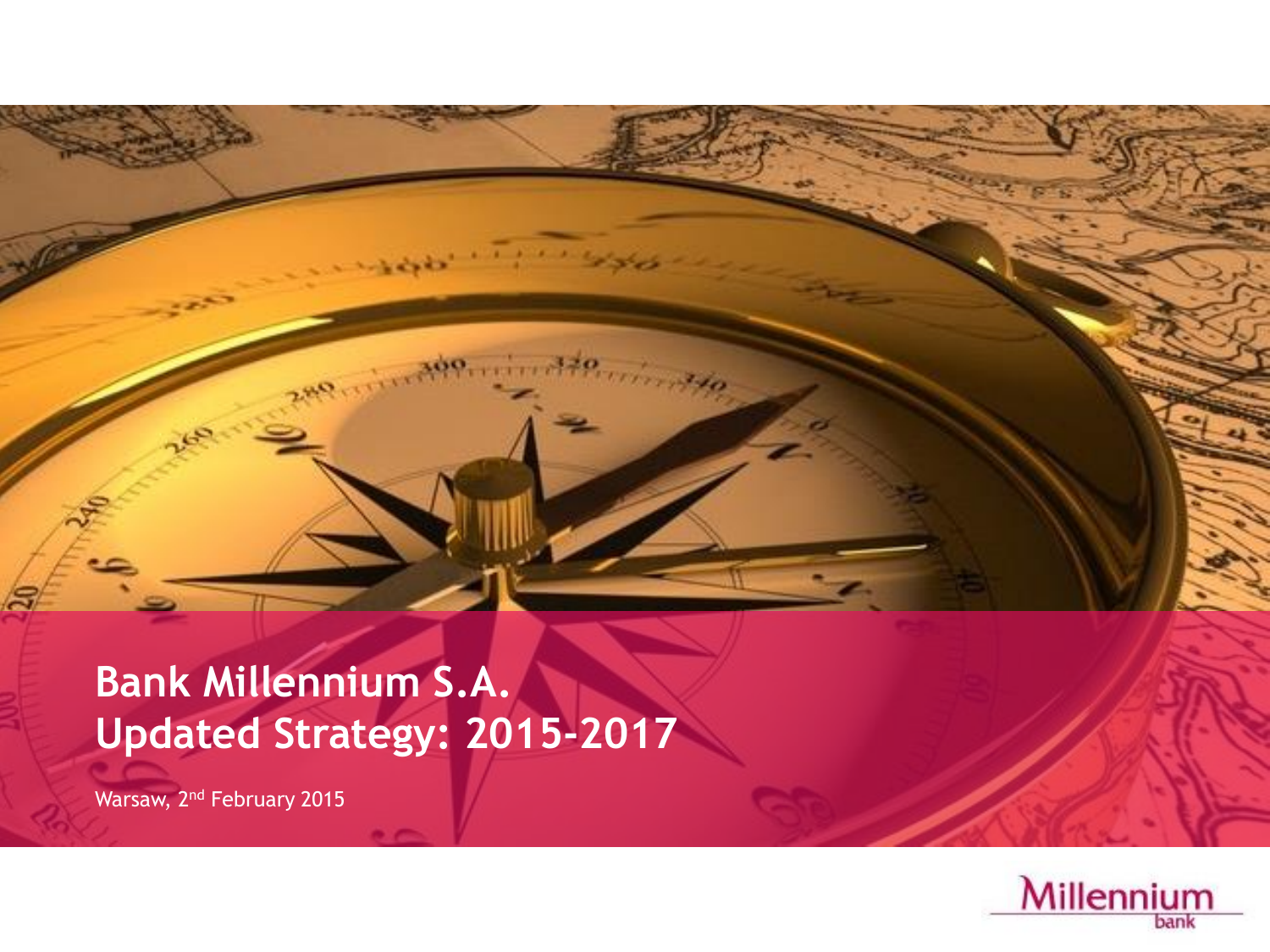### Disclaimer

This presentation (the **"Presentation"**) has been prepared by Bank Millennium S.A. (the **"Bank"**). This presentation should not be treated as a part of any invitation or offer to sell any securities, invest or deal in or a solicitation of an offer to purchase any securities or recommendation to conclude any transaction, in particular with respect to securities of the Bank. Bank's disclosure of the data included in this Presentation is not a breach of law for listed companies, in particular for companies listed on the Warsaw Stock Exchange. The information provided herein was included in current or periodic reports published by the Bank or is additional information that is not required to be reported by the Bank as a public company.

In no event may the content of this Presentation be construed as any type of explicit or implicit representation or warranty made by the Bank or its representatives. Likewise, neither the Bank nor any of its representatives shall be liable in any respect whatsoever (whether in negligence or otherwise) for any loss or damage that may arise from the use of this Presentation or of any information contained herein or otherwise arising in connection with this Presentation.

Bank's financial data presented hereby is based on the consolidated Bank Millennium Group level and is consistent with published Financial Statements of the Group (available on Bank's website at www.bankmillennium.pl).

The matters discussed in this presentation include **forward-looking statements** and these statements are based on management's current expectations and beliefs and are subject to a number of factors and uncertainties that could cause actual results to differ materially from those described in the forward-looking statements.

The Bank does not undertake to publish any updates, modifications or revisions of the information, data or statements contained herein should there be any change in the strategy or intentions of the Bank, or should facts or events occur that affect the Bank's strategy or intentions, unless such reporting obligations arises under applicable laws and regulations.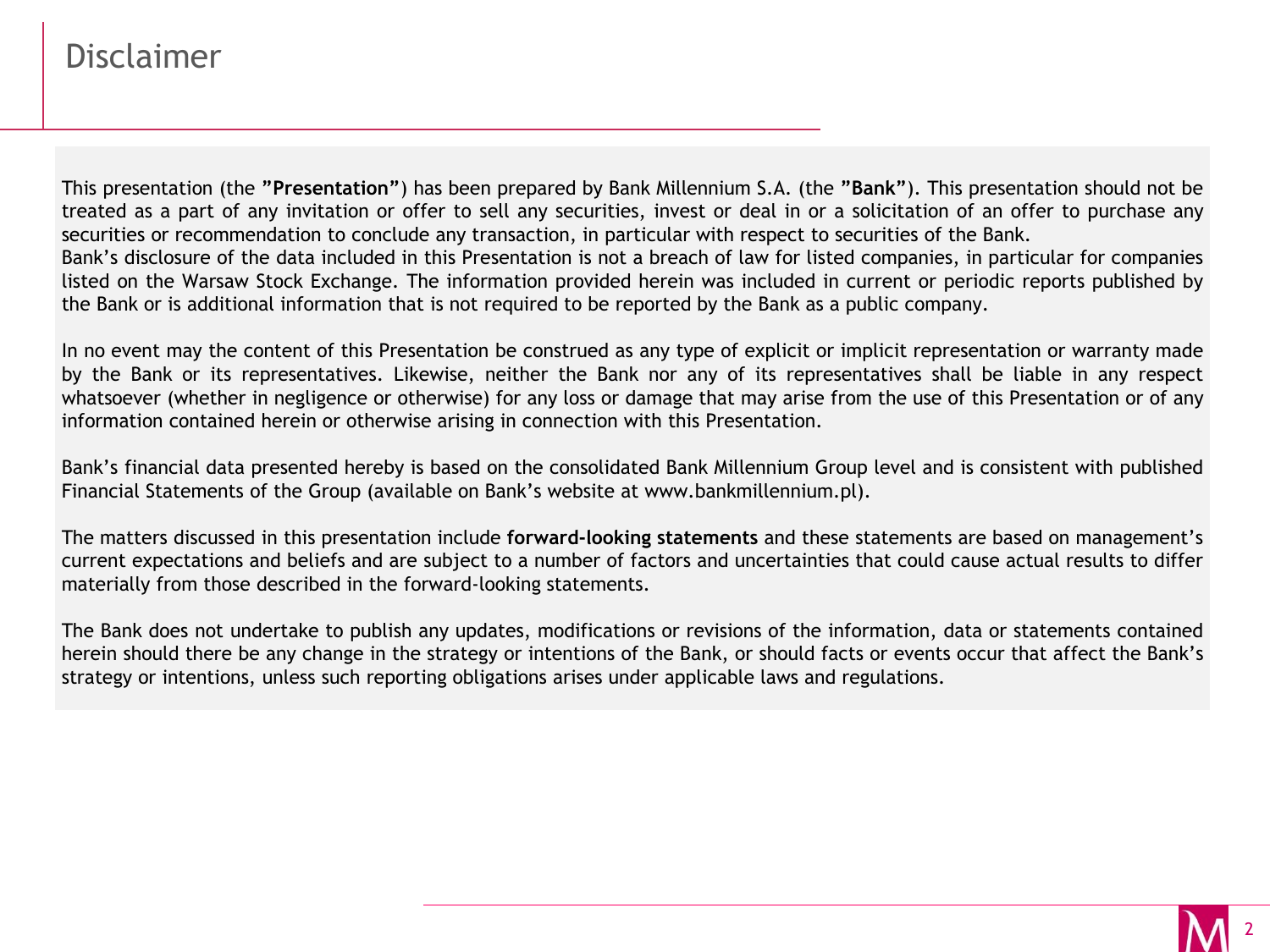**Current strategy** for years 2013-2015, announced October 2012.

# **Main targets already achieved**

with improved structure of the business.

# **Macroeconomic and competitive changes**

justify an update of the strategy for the next three years.

# **Main strategy guidelines kept**

but bigger focus on changing distribution landscape and clients' habits/expectations.

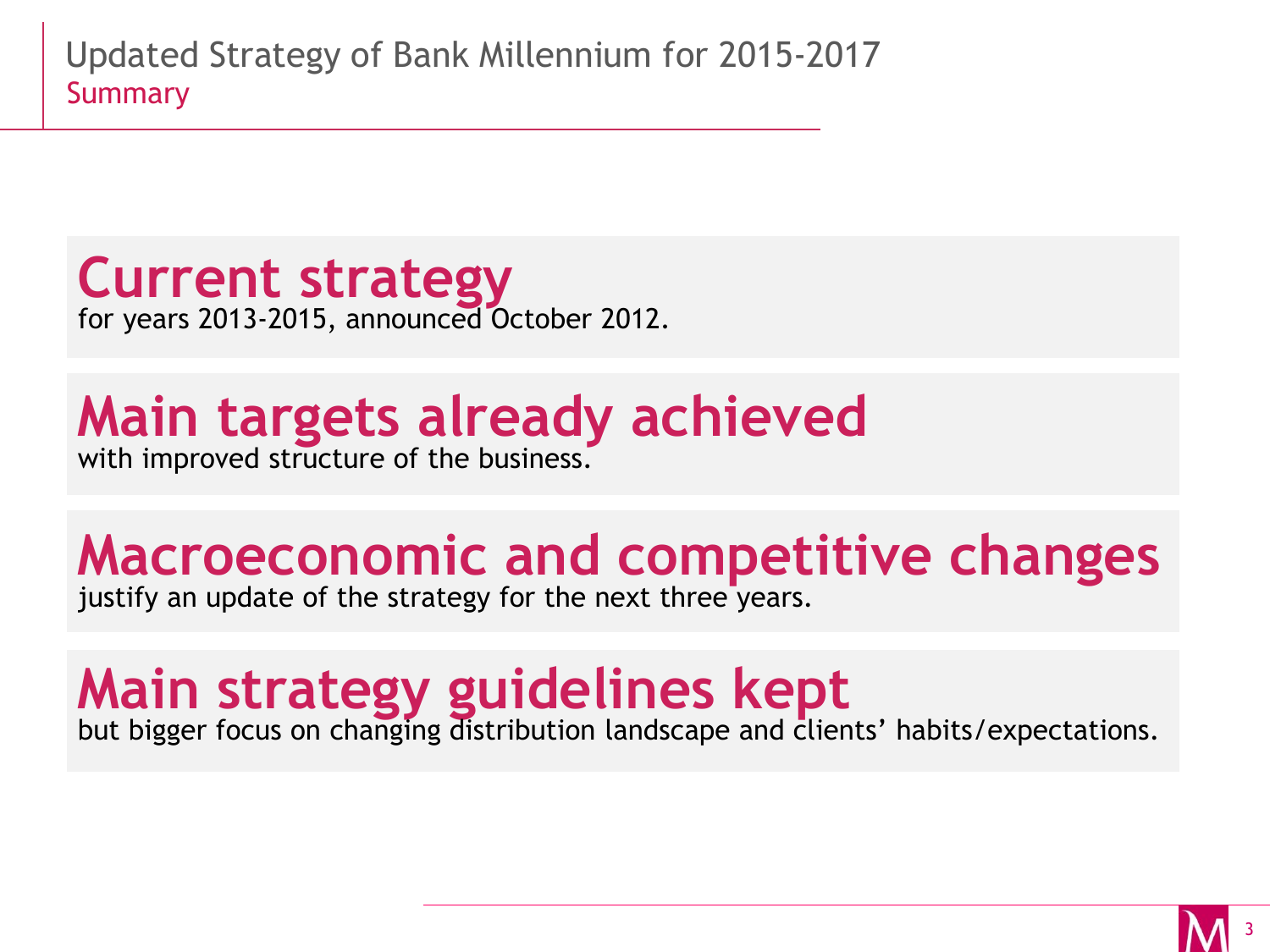# Bank Millennium ready for next challenges with strong competitive position Main financial parameters improved

#### **2011– Q3 2014**







**…and controlled risk costs.**



Source: KNF, Bank Millennium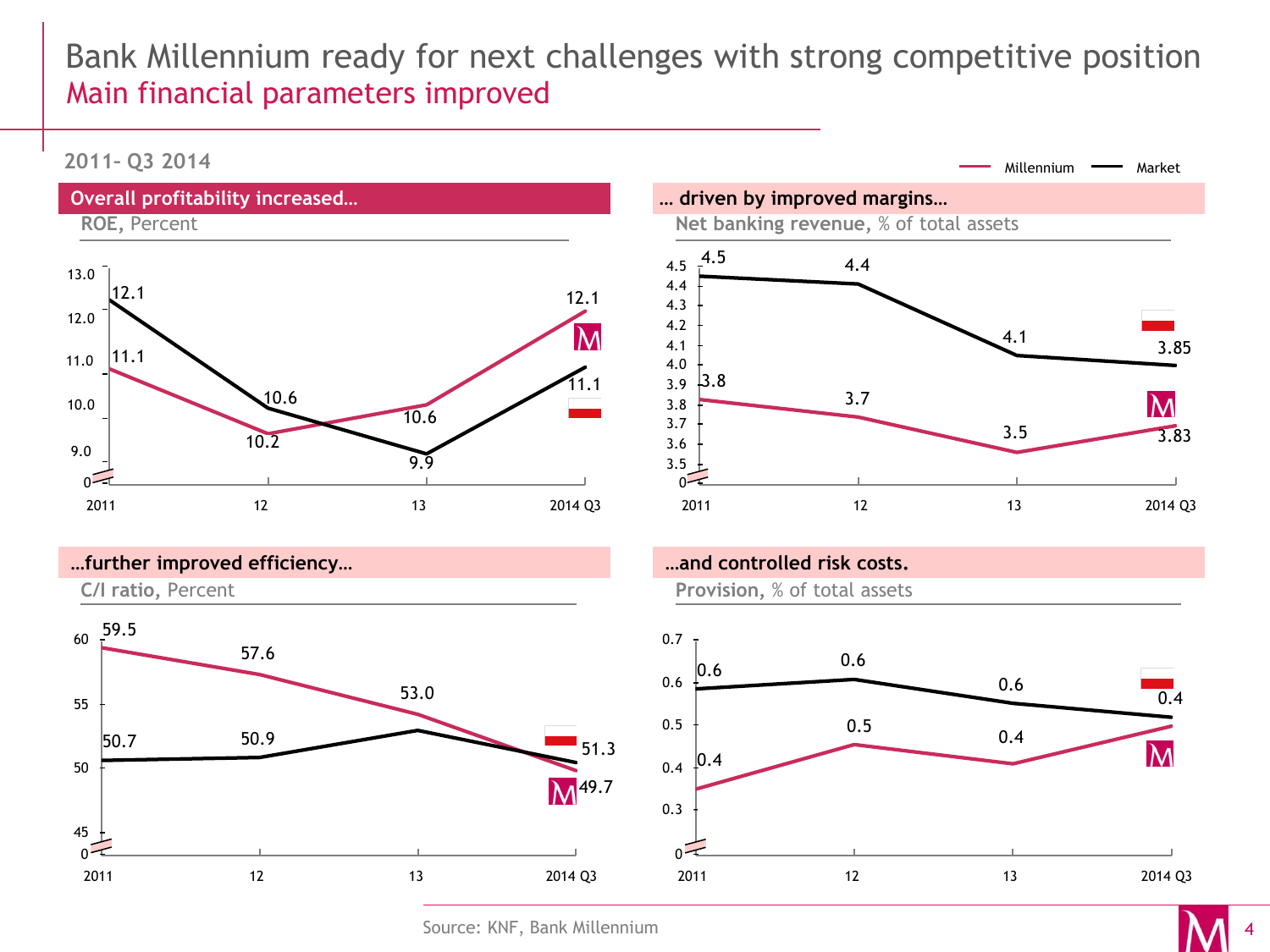Strategy update framed by mid-term growth perspectives for banking sector macro, regulatory and competitive environment, changing consumer trends

### **MACRO ENVIRONMENT**

- $\rightarrow$  Overall macro-environment expected to be stable, but last year geopolitical developments increasing downside risk
- $\triangle$  Interest rates are on a historically low level challenging banks to be efficient and search for different revenue streams, optimized costs, etc.

#### **REGULATION**

Recent regulations bring additional challenges to banks' profitability either directly curbing certain fees (e.g., interchange) or indirectly affecting costs/volumes (e.g., increased contribution to BGF, recommendation "U", customer protection)

#### **COMPETITIVE ENVIRONMENT**

**DIGITAL TRANSFORMATION** Gradual increase of concentration in the Polish banking system

- Poles fast at adopting new technologies: sustained high pace of digitization with recent rapid acceleration in mobile
- $\triangle$  Online and Mobile not yet driving significant customer acquisition but digital being leveraged to explore new distribution partnerships (telcos)
- Desintermediation non banks payments / consumer finance. High potential for electronic payments growth.
- Technology/Data Real time/Big data/mass volumes and the ability to extract the most from data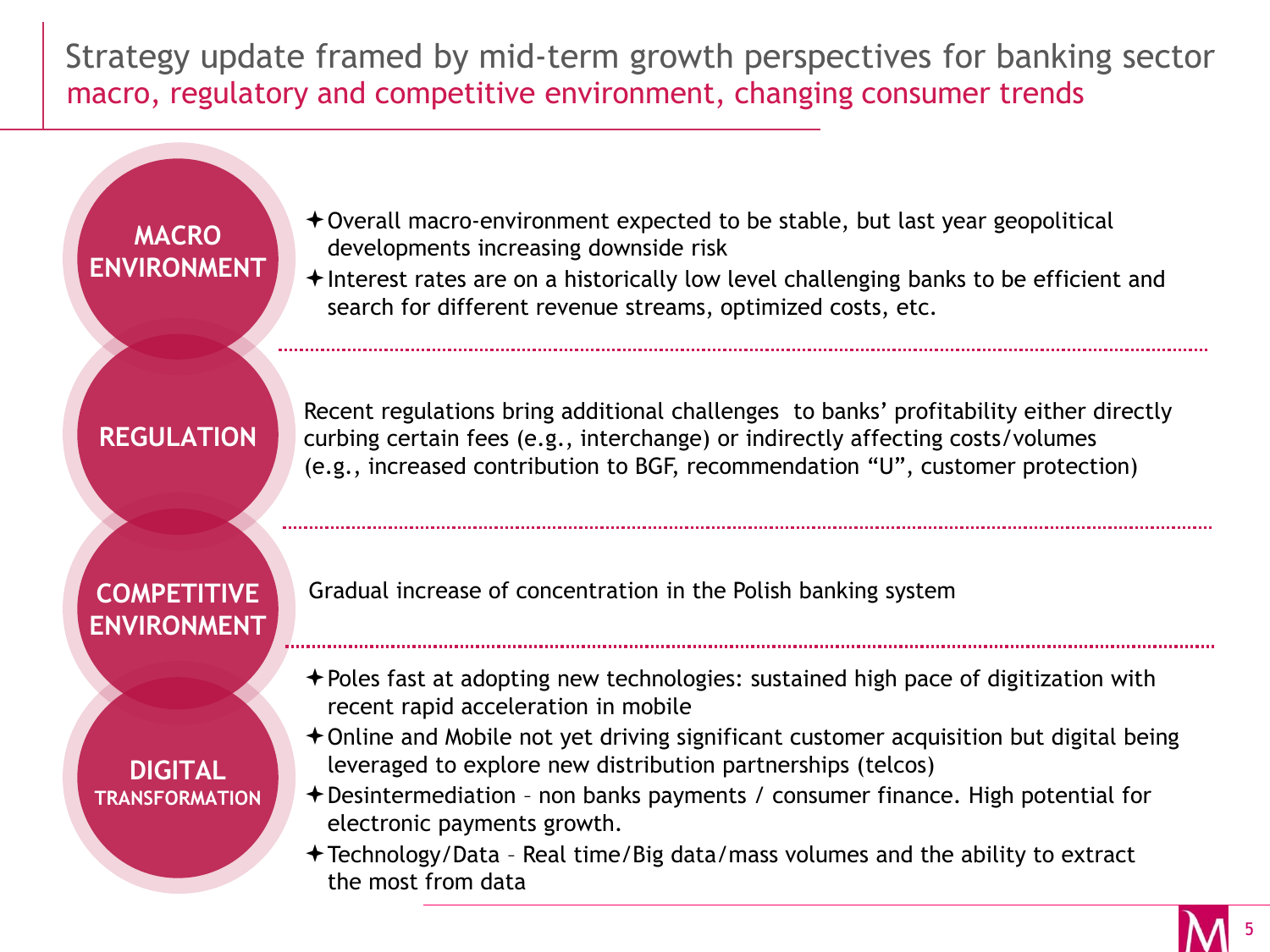### Domestic macro-environment stable…

…but historically low interest rates are a challenge for banks







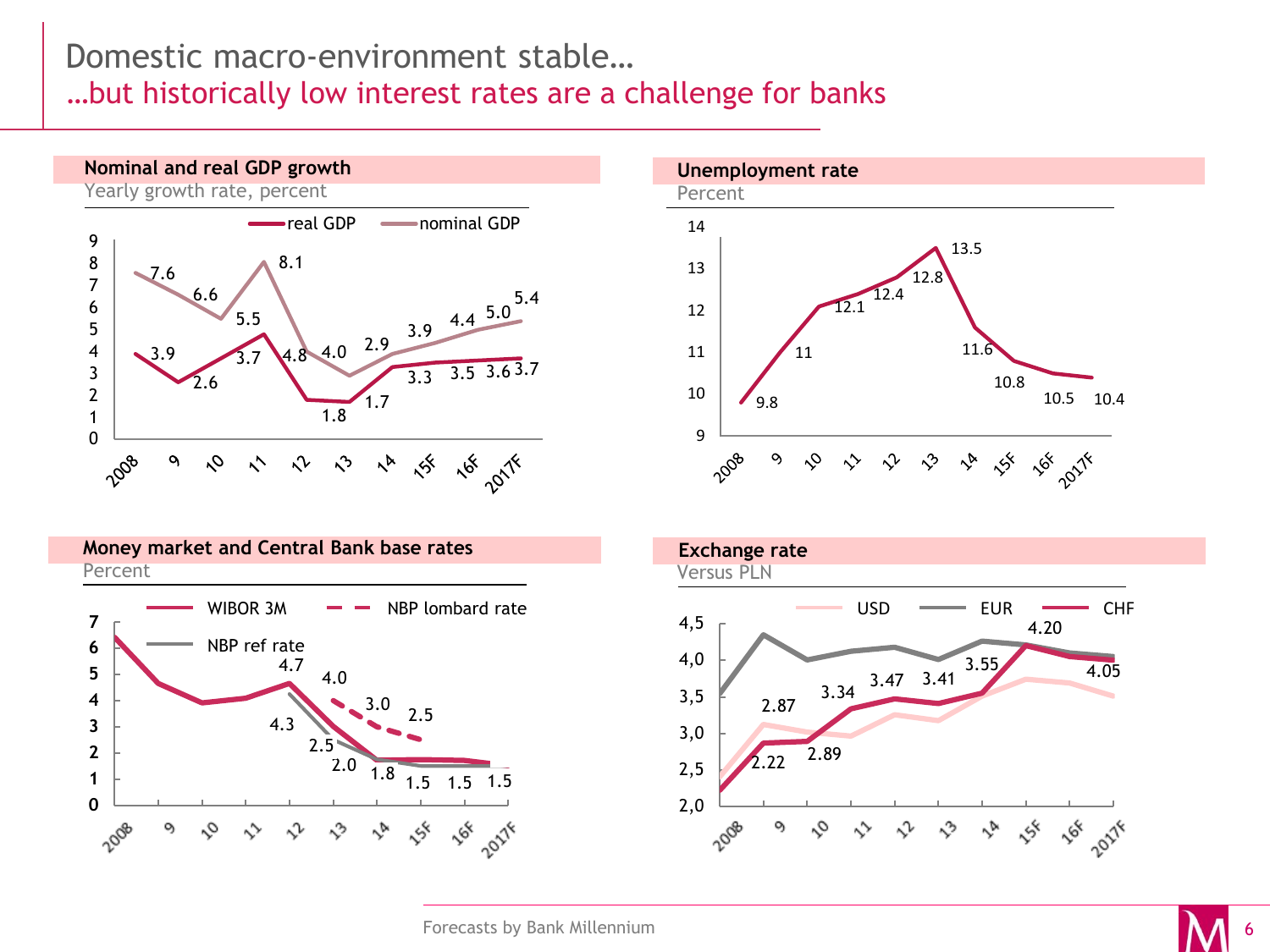# Polish banking system healthy and competitive with room for growth





**Deposits/GDP**



\* CET1 ratio calculated as average weighted with total risk exposure of banks tested by ECB/EBA and announced on 26.10.2014 Source: ECB

7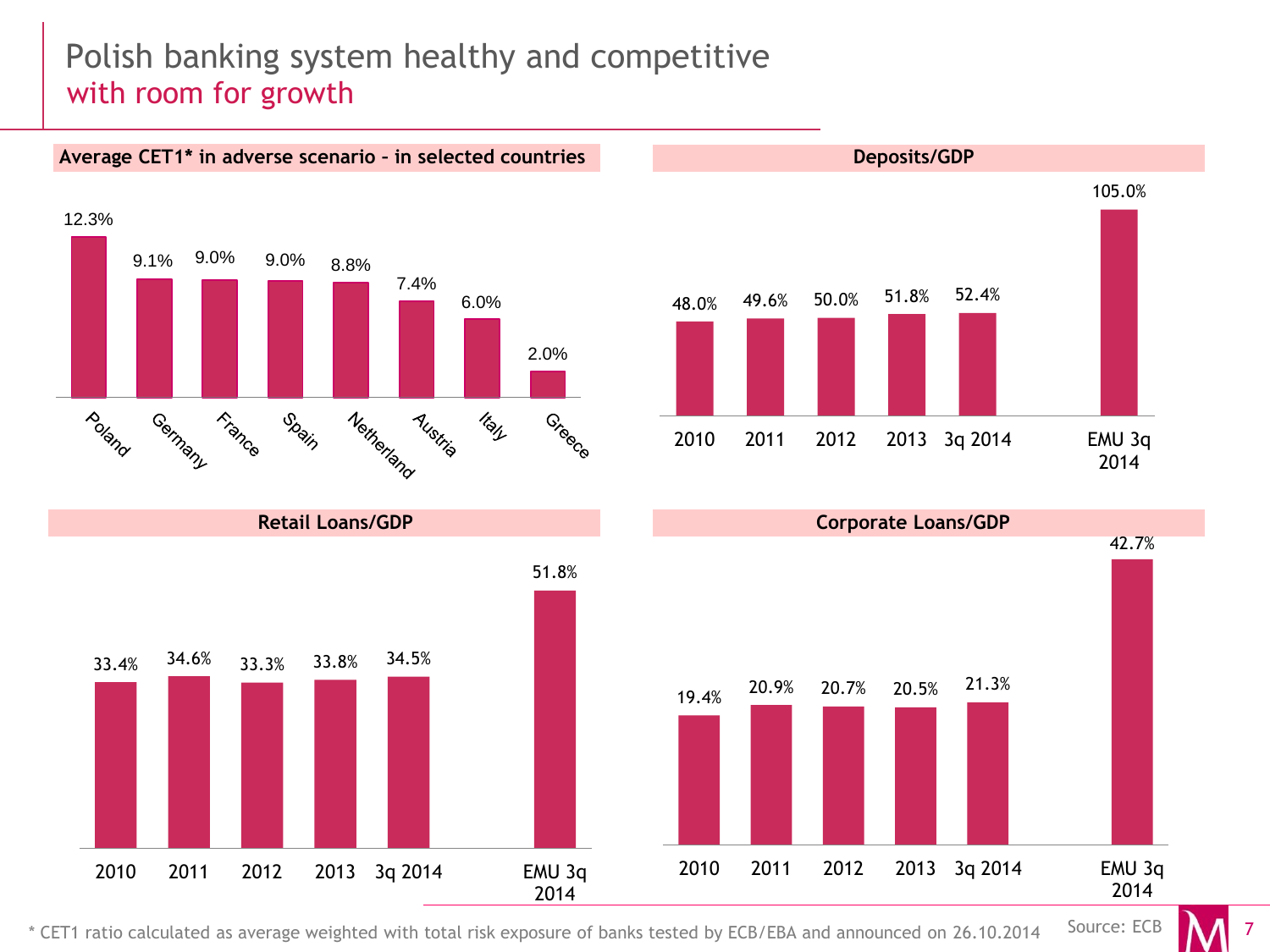Improved effectiveness and strong capital position of Polish banks Market consolidation has been taking place and is expected to continue

![](_page_7_Figure_1.jpeg)

**Evolution of CAR**

**Evolution of Impaired Loans Ratio**

![](_page_7_Figure_3.jpeg)

**Share of top 10 banks assets as % of total banking assets** 

![](_page_7_Figure_5.jpeg)

![](_page_7_Figure_6.jpeg)

Source: KNF, data for commercial banks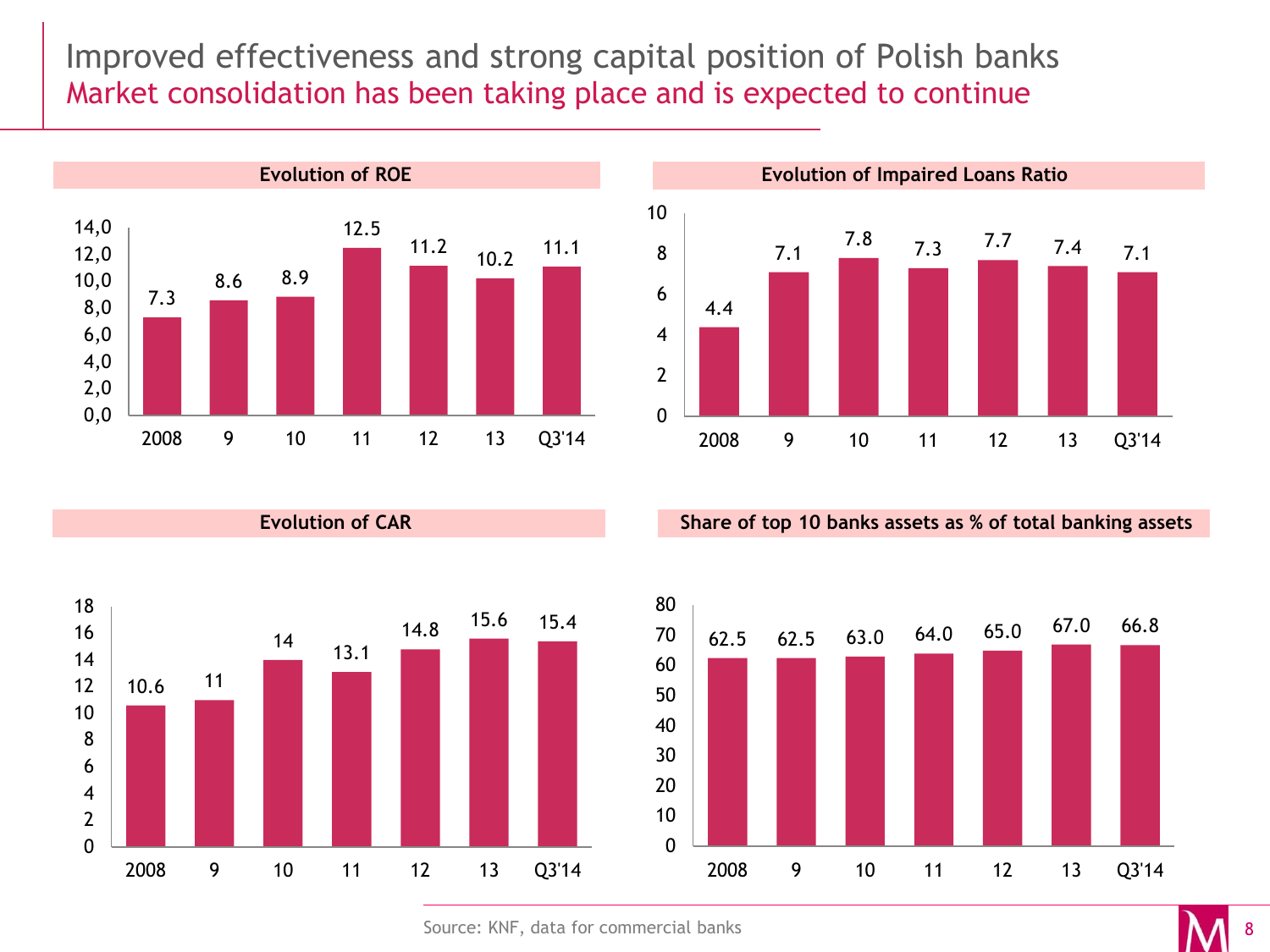# Changing customer trends affecting banking distribution model Poland at the forefront of digitization - one of fastest growing mobile markets in Europe

![](_page_8_Figure_1.jpeg)

Source: ECB, prnews.pl, Eurostat, msp.gov.pl, Statista

1) Including banks and other credit institutions 2) Eurostat – within 3 months before the survey transaction in internet channel

3) Statista - mobile users as % of internet users, survey carried in 13 countries of Western and Central Europe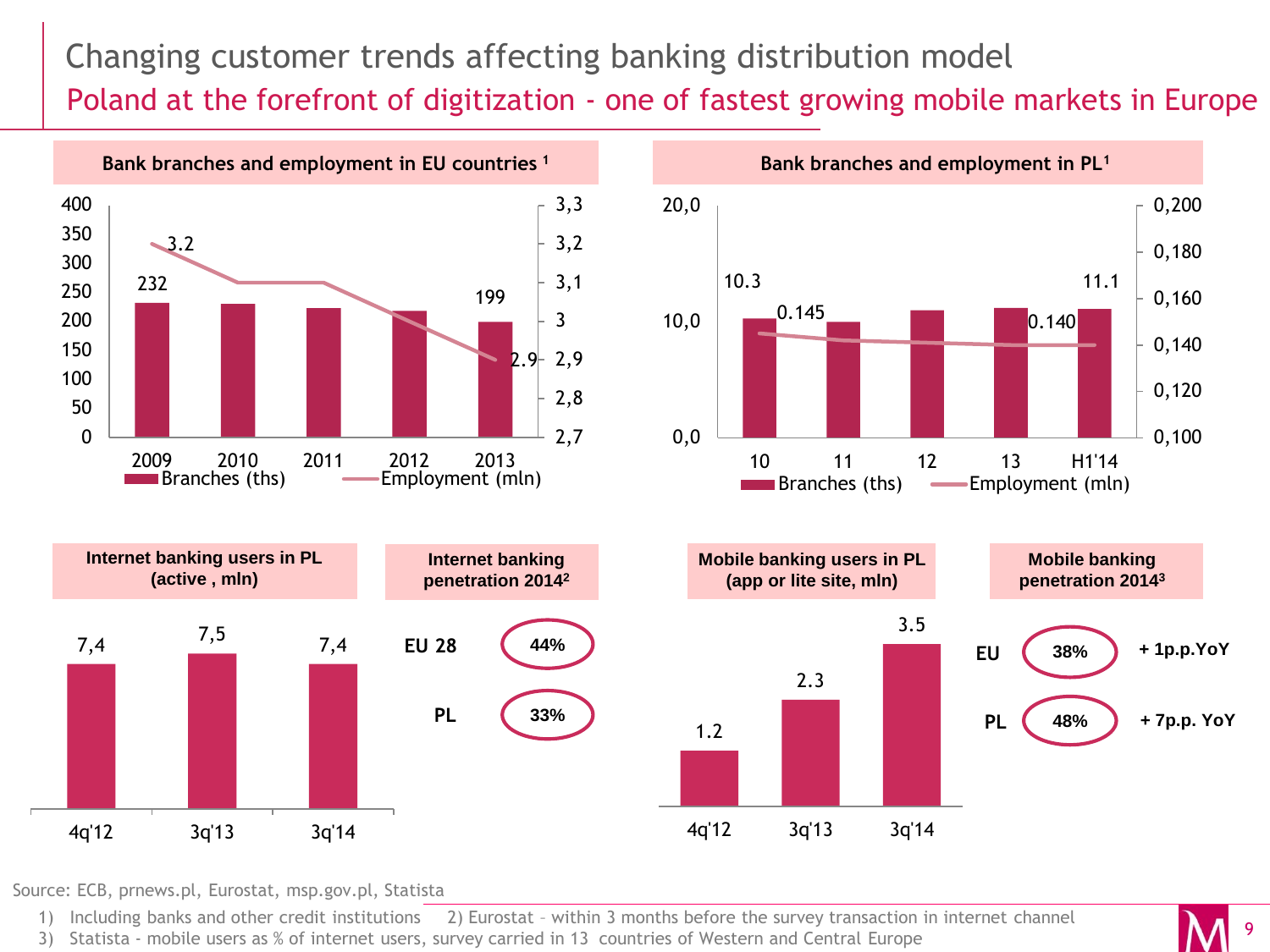# Bank Millennium strengthened sound differentiators for sustainable competitiveness while improving results

#### **Strong Retail Bank Leading Digital Capabilities**

#### **Growing Corporate Franchise**

![](_page_9_Picture_4.jpeg)

#### **Leading Product Offer**

![](_page_9_Picture_6.jpeg)

![](_page_9_Picture_7.jpeg)

![](_page_9_Picture_8.jpeg)

Strong acquisition offer (CA+ SA promotion)

**Unique** discount program Competitive cash loan also in digital channels

**Sales leader for structured products** 

#### **Market leading client satisfaction & NPS** 1

**Highly effective network,** strong sales discipline; large network in attractive locations

#### **Setting directions in digital solutions**

![](_page_9_Picture_15.jpeg)

**Electronic banking platform**  1 **awarded 1st place in 2014** 

![](_page_9_Picture_17.jpeg)

**Best in class sales process** – significant share in sales of remote channels

**First bank in Poland** to launch mobile application for corporate clients.

**Innovative mobile payments** system **BLIK** to be launched Q1'15

#### **Strong team of Client Advisors and Product Specialists**

Solid coverage model allowing best-fitting value proposition delivery

#### **High quality of service**  recognized by customers

Innovative **electronic platform and payments solutions** for corporate clients

Unique **onboarding process**

**Leasing & factoring** - top market position

- **Recognizable brand** Bank Millennium top 3 in spontaneous brand awareness<sup>3</sup>
- **Leading efficiency and service** underpinned by IT systems
- Best-in-class **cost/systems/processes infrastructure**
- Revamped **customer intelligence** powered by advanced analytics

1) Net promoter score – clients willingness to recommend the firm

2) Forrester International Consultancy Benchmark, October 2014 3) ATP Millward Brown Tracking December 2014

![](_page_9_Picture_34.jpeg)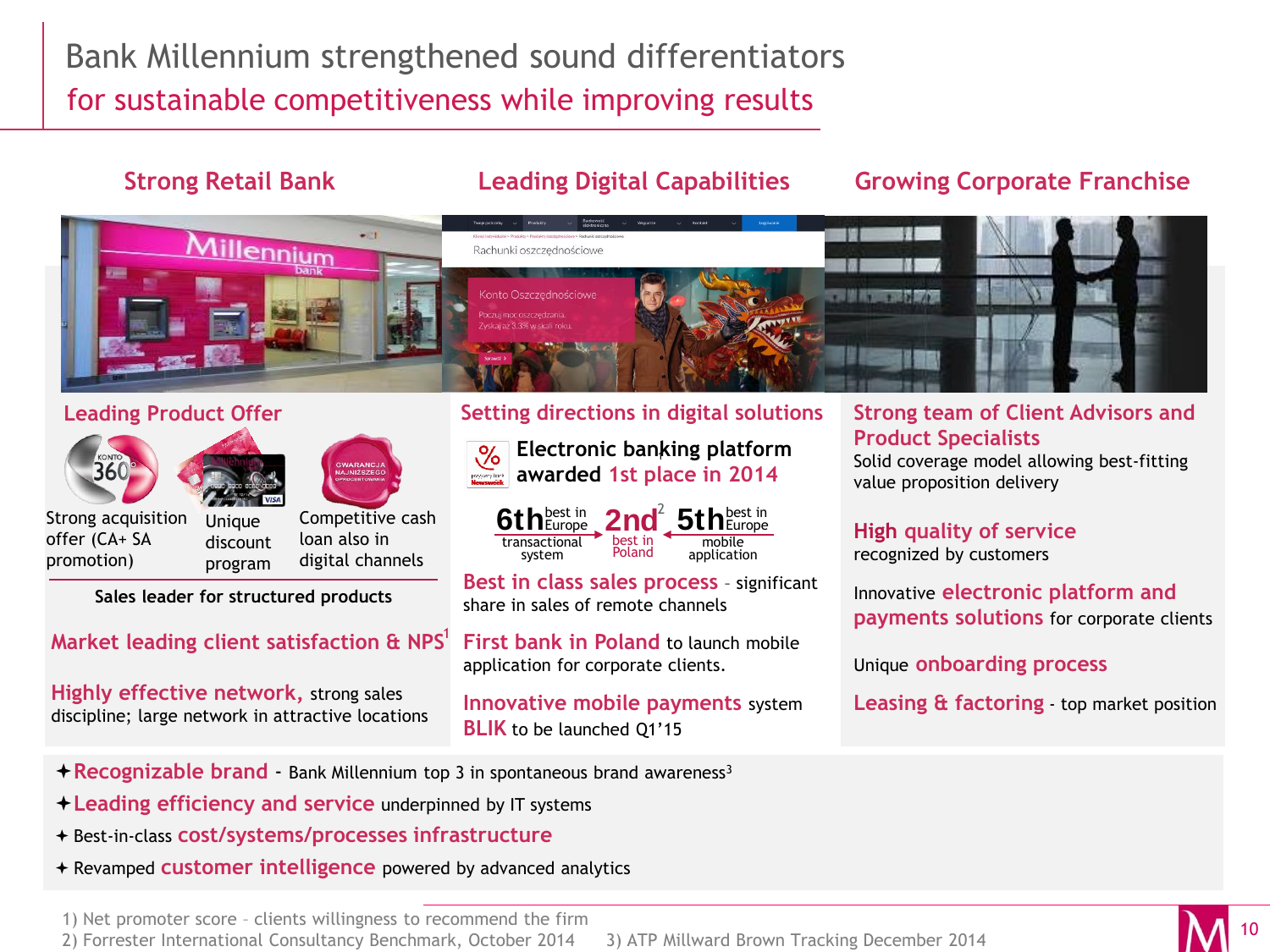# Online and mobile platform core competency

Transforming our online and mobile platforms into powerful customer engagement platforms …

![](_page_10_Figure_2.jpeg)

![](_page_10_Figure_4.jpeg)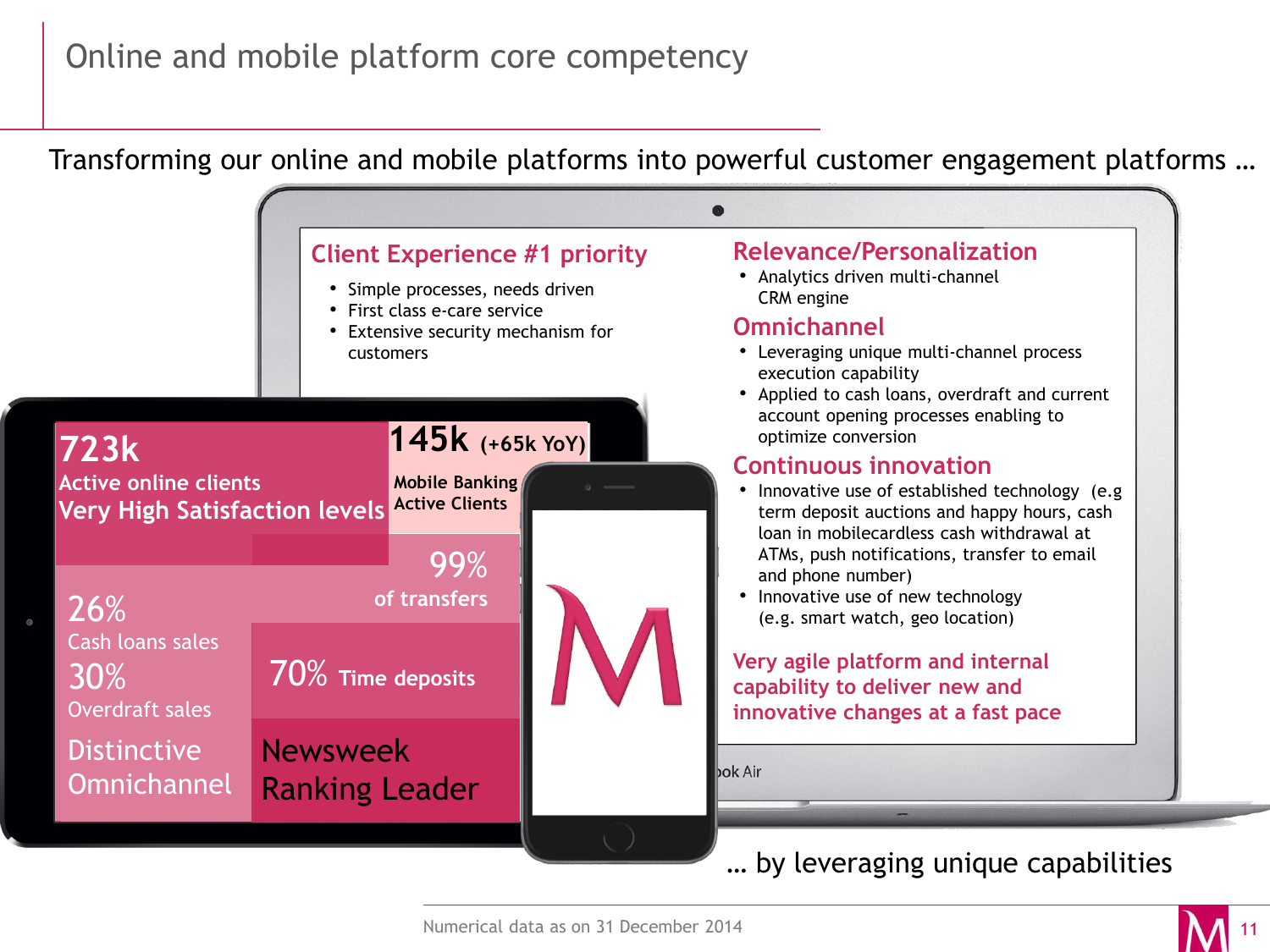in pressured environment, while pursuing organic growth Bank Millennium set to continue business model rebalancing for profitability

#### **2012-2014:**

"Rebalancing the business model for profitability"

- $\bigstar$ Rebalanced product mix (e.g., mortgage vs. cash loan, term vs. other deposits), deposits price optimization
- $\triangle$ Setting Corporate lending on a growth track with new targeting tools and RM management models
- $\bigstar$  Focus on strengthening competitive advantage (online, mobile, quality, customer intelligence)
- $\bigstar$  Further reduced operating expenses by strict administrative cost management and lean initiatives

#### **2015-2017:**

"Focus on profitability preservation, while keeping organic growth target"

- $\triangle$  Accelerating acquisition of retail customers via traditional, new and digital channels, while maintaining segment profitability
- $\bigstar$ Keeping differentiating through customer experience, further leveraging digital and customer intelligence
- $\bigstar$  Keeping the growth momentum in corporate segment while improving profitability
- $\bigstar$ Maintaining operational excellence and strict cost control

#### **2009-2011:**

"Managing through the crisis"

- Conservative liquidity management, strengthening capital ratios
- $+$ Improved risk management
- $\triangle$ Improving core profitability drivers
- $\bigstar$ Restructuring of distribution platform, improving efficiency through strict cost management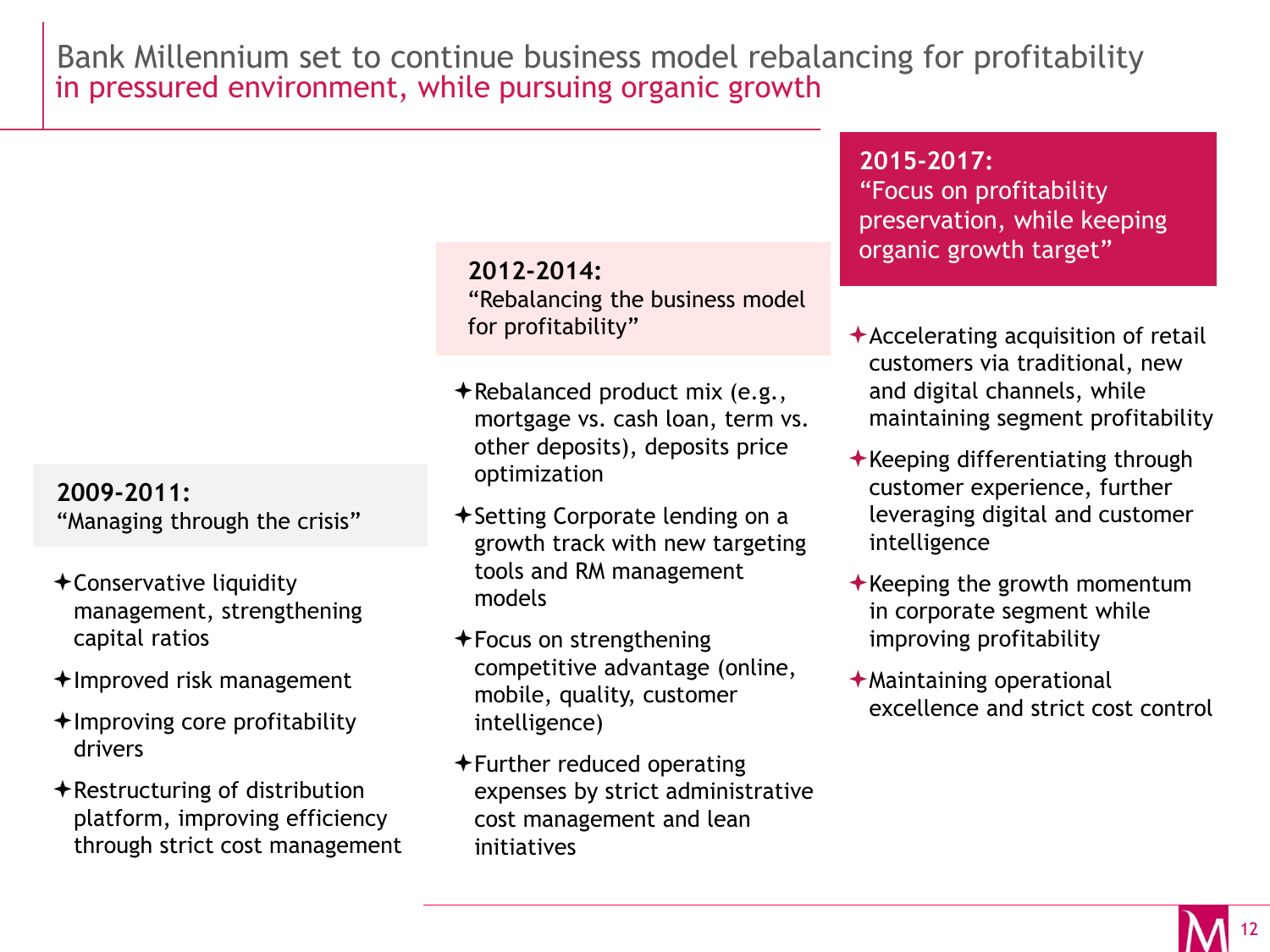# Strategy for 2015-2017 focused on value creating growth specific objectives and actions planned for each area

**SIGNIFICANT ACCELERATION OF NET CLIENT GROWTH** through increased network effectiveness and optimized footprint, digital channels and acquisition of mass affluent

**INCREASING MARKET SHARE OF RETAIL CUSTOMER FUNDS TO ABOVE 6%**

**PROFITABILITY PRESERVATION** due to focus on high margin products

**BRAND DIFFERENTIATION** for enhanced customer loyalty and high value relationship

**TRANSFORMING DIGITAL CHANNELS** to powerful engagement platforms: omnichannel, mobile payments. maximizing customer value through usage of advanced business analytics

**VALUE CREATING GROWTH IN CORPORATE,** loans market share of 4% while increasing profitability, reducing cost of risk, further strengthening position in specialized finance (leasing, factoring)

**DRIVING OPERATIONAL EXCELLENCE** through maintaining leading lean and digital operating model, further improving cost efficiency (C/I at 45-47%), future proofing IT platform to keep enhancing flexibility, scalability and security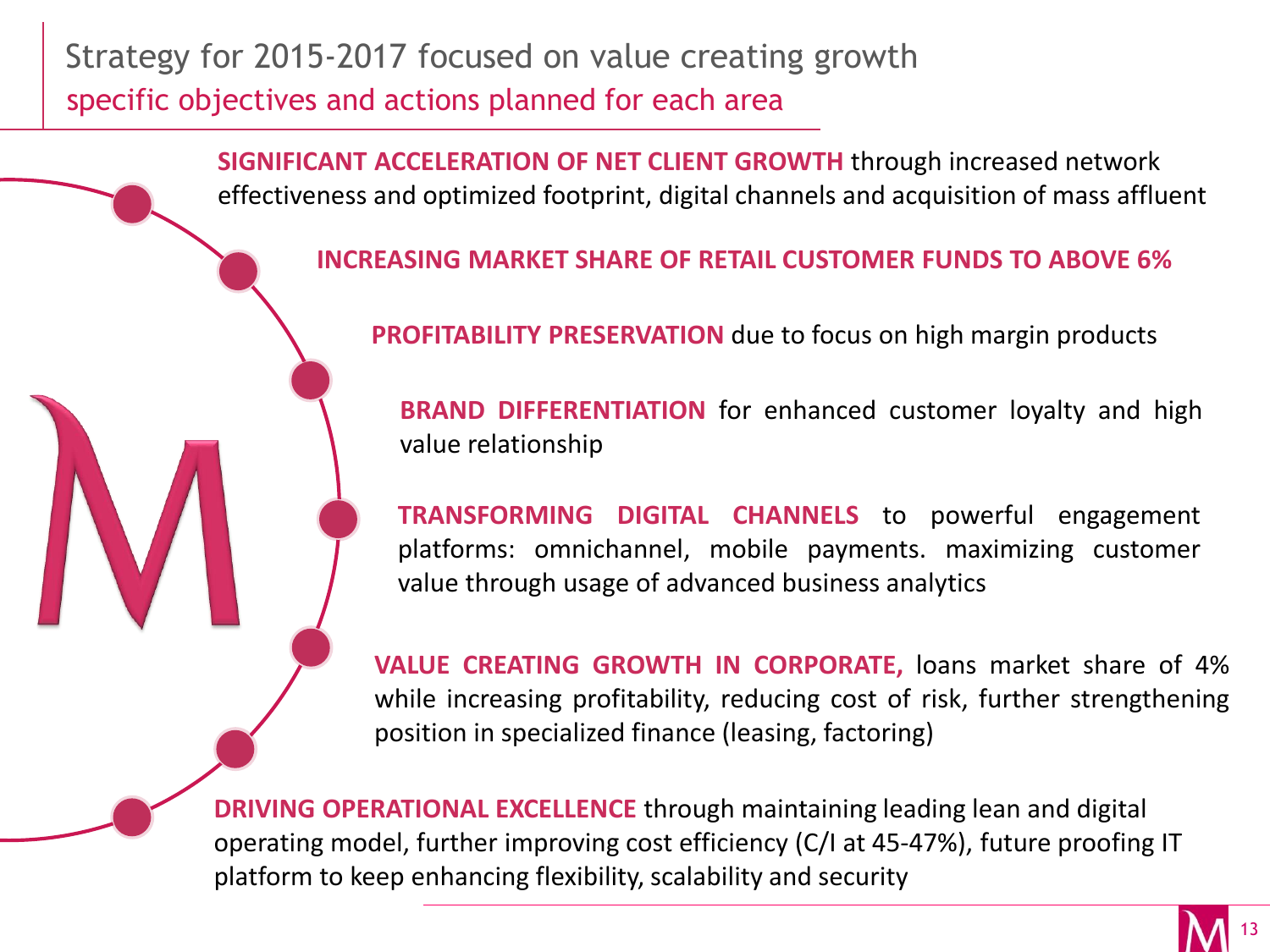# Bank Millennium to reach aspirations

that represent significant improvement in certain areas

![](_page_13_Figure_2.jpeg)